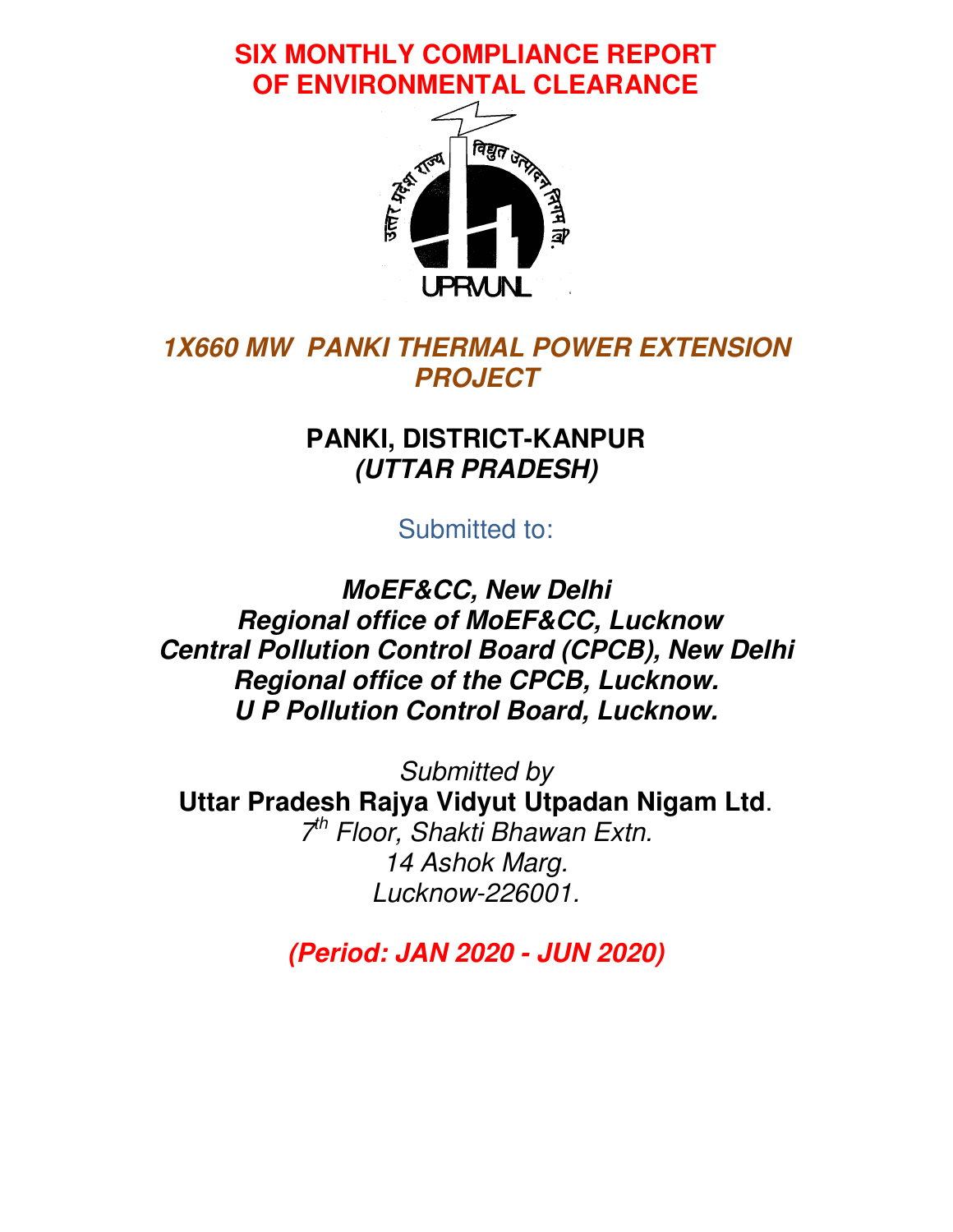**ZERO DATE for 1X660mw Panki Extn, Panki :31st March 2018. Scheduled completion period of the project is 46 Months, i.e. by Jan 2022.** 

**Site already handed over to the EPC Contractor M/S BHEL. Piling, pile cap work, Boiler erection work, Boundry wall work, Road work, Reservoir work, Ash dyke work etc are being done at site. Construction of Customer Site Office, Stores is in progress. Scheduled Project Completion is by Jan 2022.** 

| SI. No. | <b>Subject of compliance</b>                                                                                                                                                                                                                                                                       |                                                                                                                                                                                                                                                                                     |
|---------|----------------------------------------------------------------------------------------------------------------------------------------------------------------------------------------------------------------------------------------------------------------------------------------------------|-------------------------------------------------------------------------------------------------------------------------------------------------------------------------------------------------------------------------------------------------------------------------------------|
|         | <b>Specific Conditions</b>                                                                                                                                                                                                                                                                         | <b>Compliance Status</b>                                                                                                                                                                                                                                                            |
| (I)     | Environmental Management Plan<br>and Project activities shall<br>be<br>implemented with the best available<br>technology<br>have<br>to<br>better<br>operational systems so<br>as<br>to<br>minimize the impact on environment                                                                       | Shall be complied. ETP, STP are<br>working for existing residential area.<br>Provision for ESP, ETP, STP,<br>AWRS is proposed for new plant.<br>FGD and SCR shall be installed.<br>Norms<br>of<br>zero<br>discharge<br>&<br>emissions as per prescribed norms<br>shall be followed. |
| (II)    | Point-wise reply<br>the<br>to<br>recommendation of the site visit of<br>Sub-committee<br>the<br>is<br>to<br>be<br>submitted.                                                                                                                                                                       | Already Submitted.                                                                                                                                                                                                                                                                  |
| (III)   | In case any STPs are located within<br>50 km distance from the proposed<br>Project, the treated water from the<br>STPs shall be used in the plant.                                                                                                                                                 | MOU is signed between Panki PTS<br>and Jal Nigam Kanpur. Treated<br>water from Bingawa STP of Jal<br>Nigam shall be used.TTP Work is<br>under construction. 8 km pipeline<br>has been laid out of 16 km.                                                                            |
| (IV)    | Plantation should be raised at the<br>rate of 2,500 saplings per hectare.<br>The tree species should be of local<br>variety having hardened and broad<br>leaves types. Plantation shall be<br>preferred by using 2 years old<br>seedlings than new seedlings for<br>better survival of plantation. | Shall be complied. An order has<br>been placed with U.P. Forest Deptt.<br>on 20 <sup>th</sup> March 2018. Payment<br>released for Plantation of Phase I.<br>Plantation started in Aug'18.<br>13750 saplings already planted.                                                        |
| (V)     | Alternate technology may<br>be<br>explored for utilization of fly ash<br>such as road making, etc. by using<br>geo-polymer based technology.                                                                                                                                                       | Shall be complied.<br>Alternate<br>technologies<br>being<br>explored.                                                                                                                                                                                                               |
| (VI)    | Skill mapping of the Project<br>Affected People (PAP') be carried<br>out on a long-term basis for their<br>livelihood generation. Report is to<br>be submitted within 3 months to the<br>Ministry from the date of issuance<br>of environmental clearance.                                         | Skill mapping already carried out<br>and report submitted.                                                                                                                                                                                                                          |
| (VII)   | Modern<br>methods of agriculture<br>forming,<br>organic<br>compost/<br>vermiculture making and utilization,<br>drip/direct to root irrigation) to be                                                                                                                                               | Shall be complied.<br>Correspondences being made with<br>UP agriculture department,                                                                                                                                                                                                 |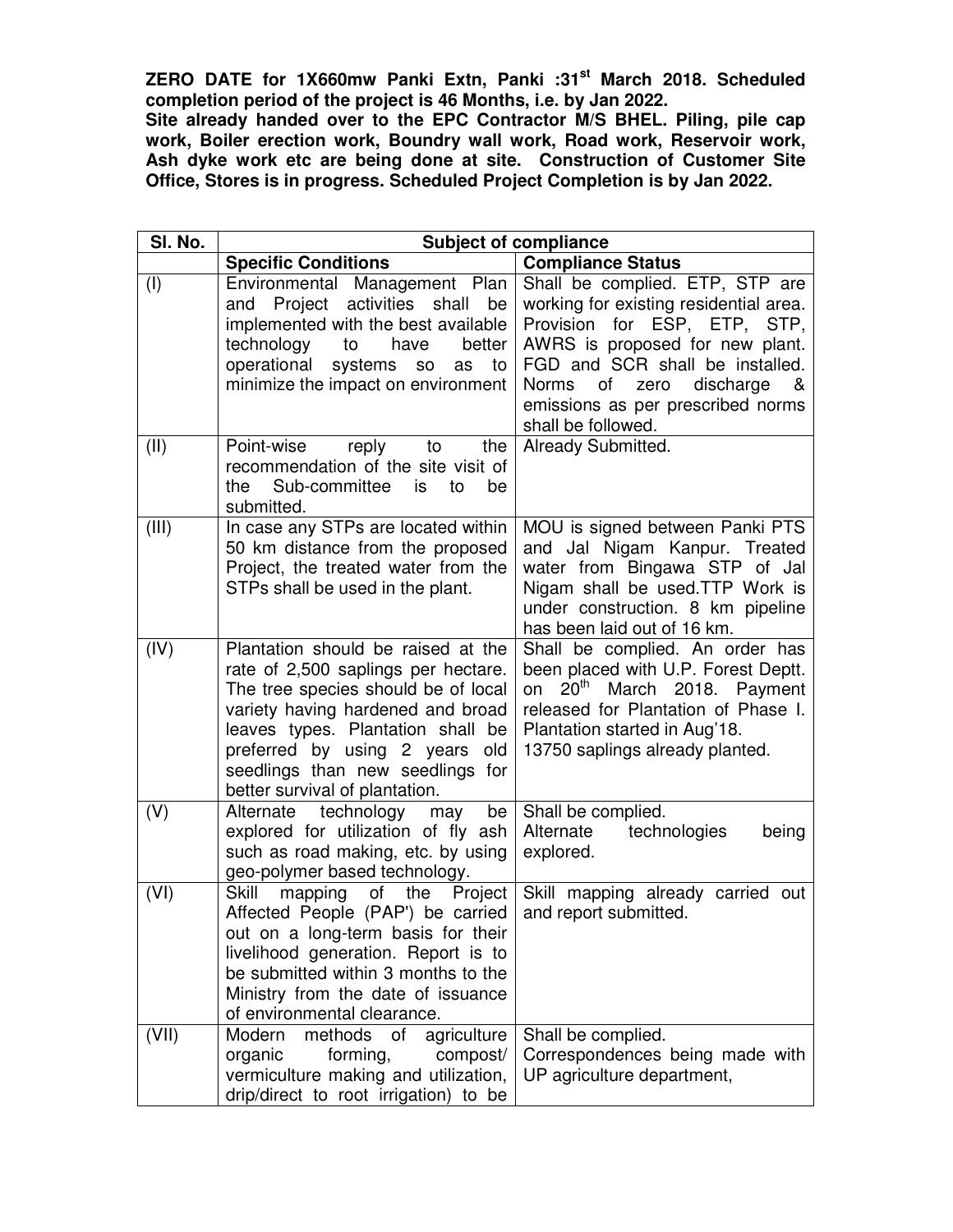|           | promoted in and around the Project                                                                                                                                                                                                                                                                                 |                                                                                                                                                                                                    |
|-----------|--------------------------------------------------------------------------------------------------------------------------------------------------------------------------------------------------------------------------------------------------------------------------------------------------------------------|----------------------------------------------------------------------------------------------------------------------------------------------------------------------------------------------------|
| (VIII)    | area.<br>Details of expenditure made toward<br>implementation of CSR activity shall<br>be provided.                                                                                                                                                                                                                | Prospects of CSR Activity Prepared<br>by IIT Kanpur. The same shall be<br>implemented over the prescribed<br>span of five years as per approval<br>of District administration Kanpur.              |
| (IX)<br>A | CSR,<br>While<br>implementing<br>the<br>following shall be adopted:<br>Proper skill based training/long term                                                                                                                                                                                                       | Processes for Execution of CSR<br>activities already initiated.<br>Shall be complied.                                                                                                              |
|           | livelihood revenue generation be<br>created<br>enabling<br>for<br>women<br>empowerment.                                                                                                                                                                                                                            |                                                                                                                                                                                                    |
| B         | Computer facilities may be provided<br>in the school along with a trained<br>computer teacher<br>to<br>inculcate<br>computer skill among the youths.                                                                                                                                                               | Being explored.                                                                                                                                                                                    |
| C         | Water supply provisions shall be<br>made for all the bio-toilets under<br>Swachh Bharat Abhiyan.                                                                                                                                                                                                                   | Shall be complied.                                                                                                                                                                                 |
| D         | Preventive health programme may<br>be preferred than the curative<br>health programme such as nutrition<br>development of small children in<br>and around the project.                                                                                                                                             | Being explored.                                                                                                                                                                                    |
| (X)       | Approved action plan prepared by<br>SPCB in respect of Kanpur Critically<br>Polluted Area shall be regularly<br>implemented and monitored the<br>pollution levels in the project and<br>surrounding areas.                                                                                                         | Shall be complied. In reference to<br>old closed units, Kanpur action Plan<br>full<br>complied<br>up<br>to<br>the<br>got<br>satisfaction<br>of<br><b>District</b><br>the<br>Administration / SPCB. |
| (XI)      | Compliance of EC conditions, E(P)<br>Act, 1986, Rules and MoEF&CC<br>Notifications issued time to time<br>shall be achieved by a qualified an<br>environment officer to be nominated<br>by the Project Head of the<br>Company who shall be responsible<br>for implementation and necessary<br>compliance.          | Being Complied.<br>Environment Officer is nominated<br>for implementation & necessary<br>compliance.                                                                                               |
| (XII)     | Cycle of Concentration (COC) of at-<br>least 6.0 shall be achieved by<br>setting up of RO for treating cooling<br>tower blow-down water.                                                                                                                                                                           | Shall be complied.                                                                                                                                                                                 |
| (XIII)    | MoEF&CC<br>Notification<br>S.O.<br>3305(E) dated 7.12.2015 shall be<br>implemented with<br>respect<br>to<br>specific water consumption, zero<br>liquid<br>discharge<br>and<br>revised<br>emission standards. The PM, SO2,<br>NO <sub>x</sub> and Hg emissions shall not<br>exceed 30mg/Nm3, 100 mg/Nm <sup>3</sup> | Shall be complied.                                                                                                                                                                                 |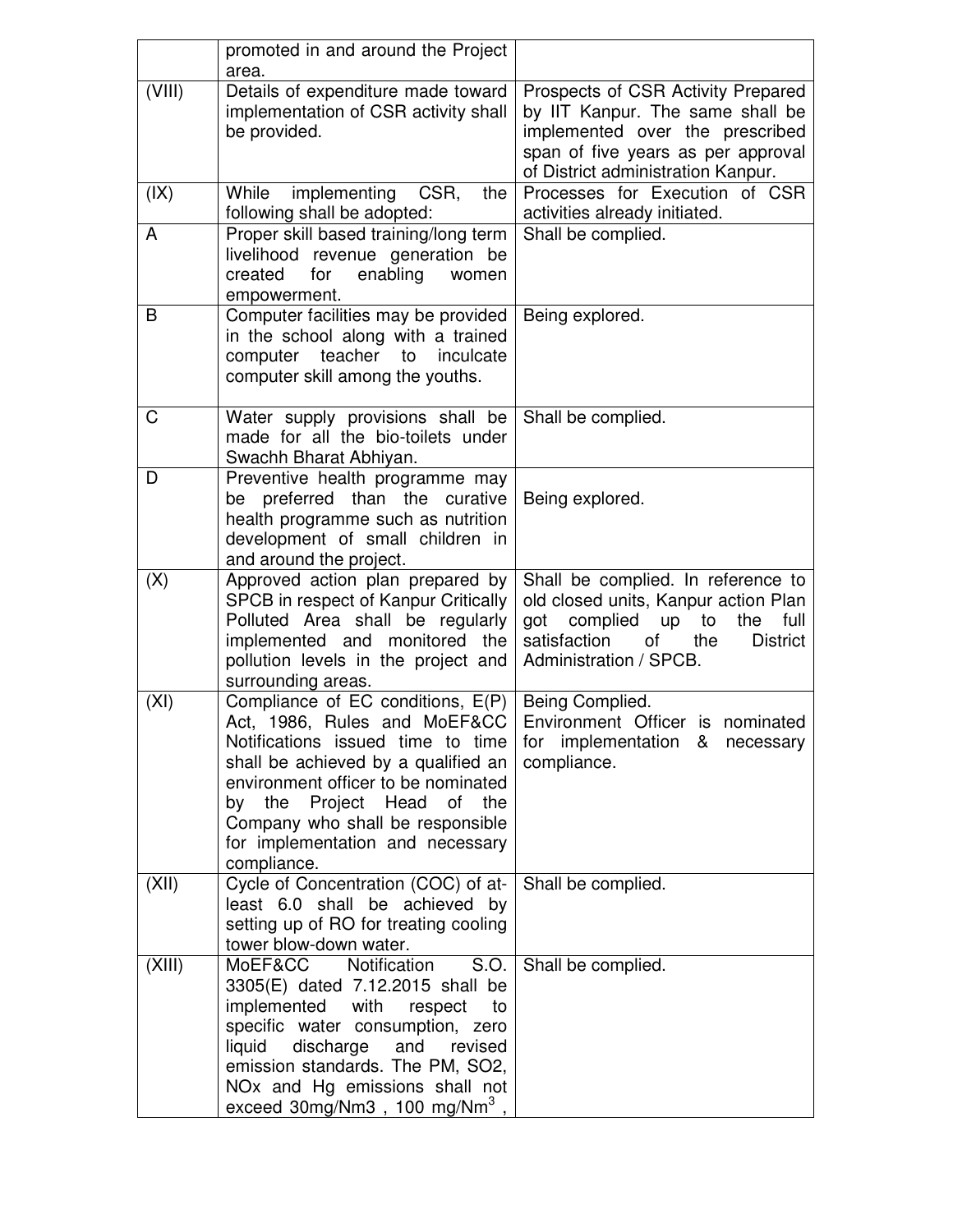|         | 100 mg/Nm $^3$ and 0.03 mg/Nm <sup>3</sup><br>respectively. The specific water<br>consumption shall not exceed 2.5<br>m <sup>3</sup> /MWh and zero wastewater<br>discharge shall be achieved.                                                                                                                                                                                                                                              |                                                                                                                                                                                                                                |
|---------|--------------------------------------------------------------------------------------------------------------------------------------------------------------------------------------------------------------------------------------------------------------------------------------------------------------------------------------------------------------------------------------------------------------------------------------------|--------------------------------------------------------------------------------------------------------------------------------------------------------------------------------------------------------------------------------|
| (XIV)   | MoEF&CC Notification G. S.R 02(E)<br>dated 2.1.2014 regarding use of<br>raw or blended or beneficiated or<br>washed coal with ash content not<br>exceeding 34% shall be complied<br>with, as applicable                                                                                                                                                                                                                                    | Shall be complied.                                                                                                                                                                                                             |
| (XV)    | MoEF&CC Notifications on flyash<br>utilization S.O. 763(E)<br>dated<br>14.09.1999, S.O. 979(E)<br>dated<br>27.08.2003, S.O. 2804(E) dated<br>3.11.2009, S.O. 254(E)<br>dated<br>25.01.2016 and subsequent<br>amendments shall be complied<br>with.                                                                                                                                                                                         | Shall be complied.                                                                                                                                                                                                             |
| (XVI)   | Separate Environmental Clearance<br>may be obtained for the proposed<br>Township as applicable under EM<br>Notification 2006.                                                                                                                                                                                                                                                                                                              | Not Needed.                                                                                                                                                                                                                    |
| (XVII)  | Vision<br>specifying<br>document<br>prospective plan for the site shall be<br>formulated and submitted to the<br>Regional Office of the Ministry<br>within six months.                                                                                                                                                                                                                                                                     | Already submitted.                                                                                                                                                                                                             |
| (XVIII) | Harnessing solar power within the<br>premises of the plant particularly at<br>available roof tops shall be carried<br>out and status of implementation<br>including actual generation of solar<br>power shall be submitted along with<br>half yearly monitoring report.                                                                                                                                                                    | Shall be complied.<br>Agencies for installation of Grid<br>connected Solar PV System, being<br>explored. Status of implementation<br>including actual generation of solar<br>shall<br>power<br>be<br>submitted<br>accordingly. |
| (XIX)   | A long term study of radio activity<br>and heavy metals contents on coal<br>to be used shall be carried out<br>through a reputed institute and<br>results thereof analyzed every two<br>year and reported along<br>with<br>Thereafter<br>monitoring reports.<br>mechanism<br>for<br>in-built<br>an<br>continuous monitoring for radio<br>activity and heavy metals in coal<br>and fly ash (including bottom ash)<br>shall be put in place. | Shall be complied.                                                                                                                                                                                                             |
| XX      | monitoring<br>Online<br>continuous<br>system for stack emission, ambient<br>air and effluent shall be installed.                                                                                                                                                                                                                                                                                                                           | Shall be complied.<br>Provision for online continuous<br>monitoring system is there in EPC<br>Contract.                                                                                                                        |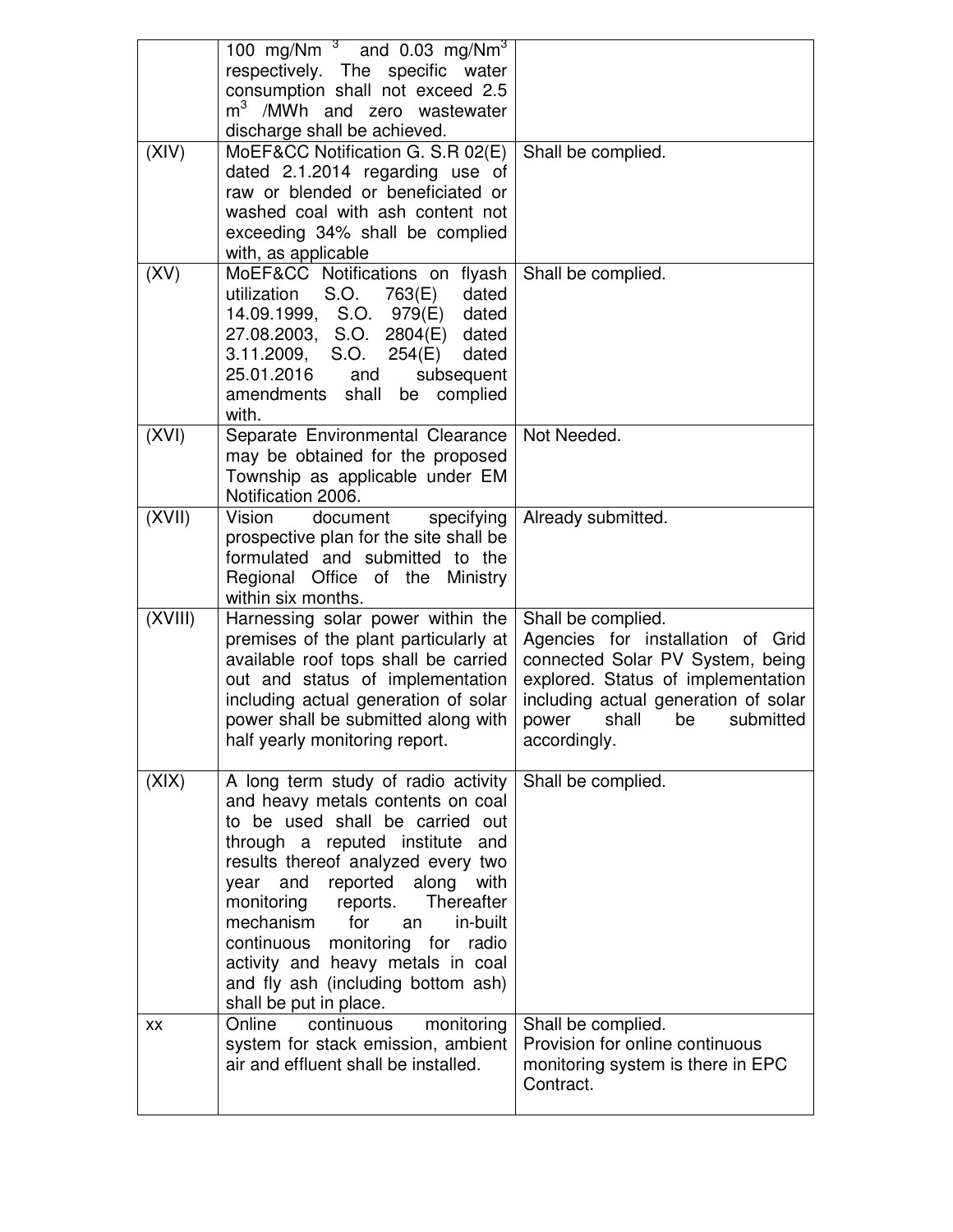| xxi   | Efficiency Electrostatic   Under Construction.<br>High<br>Precipitators<br>(ESPs)<br>shall<br>be<br>installed to ensure that particulate<br>emission does not exceed<br>30<br>mg/Nm3 or as would be notified by<br>the Ministry, whichever is stringent.<br>Adequate dust extraction system<br>such as cyclones/bag filters and<br>water spray system in dusty areas<br>such as in coal handling and ash<br>handling points, transfer areas and<br>other vulnerable dusty areas shall<br>provided<br>along<br>with<br>be<br>an<br>environment<br>friendly<br>sludge<br>disposal system. |                                                                                                                      |
|-------|-----------------------------------------------------------------------------------------------------------------------------------------------------------------------------------------------------------------------------------------------------------------------------------------------------------------------------------------------------------------------------------------------------------------------------------------------------------------------------------------------------------------------------------------------------------------------------------------|----------------------------------------------------------------------------------------------------------------------|
| xxii  | Adequate dust extraction system<br>such as cyclones/ bag filters and<br>water spray system in dusty areas                                                                                                                                                                                                                                                                                                                                                                                                                                                                               | Shall be complied.<br>Provision is there in EPC Contract.                                                            |
|       | such as in coal handling and ash<br>handling points, transfer areas and<br>other vulnerable dusty areas shall<br>be provided.                                                                                                                                                                                                                                                                                                                                                                                                                                                           |                                                                                                                      |
| xxiii | Monitoring of surface water quantity<br>and quality shall also be regularly<br>conducted and records maintained.<br>monitored data<br><b>The</b><br>shall<br>be<br>submitted to the Ministry regularly.<br>Further, monitoring points shall be<br>located between the plant and<br>drainage in the direction of flow of<br>ground<br>and<br>water<br>records<br>maintained. Monitoring for heavy<br>metals in ground water shall also be<br>undertaken and results/findings<br>submitted along with half yearly<br>monitoring report.                                                   | Shall be complied.                                                                                                   |
| xxiv  | designed<br>rain<br>well<br>water<br>A<br>harvesting system shall be put in<br>place within six months, which shall<br>comprise of rain water collection<br>from the built up and open area in<br>the plant premises and detailed<br>record kept of the quantity of water<br>harvested every year and its use.                                                                                                                                                                                                                                                                          | Shall be complied.<br>Provision for a suitably designed<br>rain water harvesting system is<br>there in EPC Contract. |
| XXV   | No water bodies including natural<br>drainage system in the area shall<br>disturbed due<br>to<br>activities<br>be<br>with<br>associated<br>the<br>setting<br>up/operation of the power plant.                                                                                                                                                                                                                                                                                                                                                                                           | No Natural water body is there<br>inside Plant Area.                                                                 |
| xxvi  | Additional soil for leveling of the<br>proposed site shall be generated<br>within the sites (to the extent<br>possible) so that natural drainage                                                                                                                                                                                                                                                                                                                                                                                                                                        | Surface is leveled.<br>Leveling not needed.                                                                          |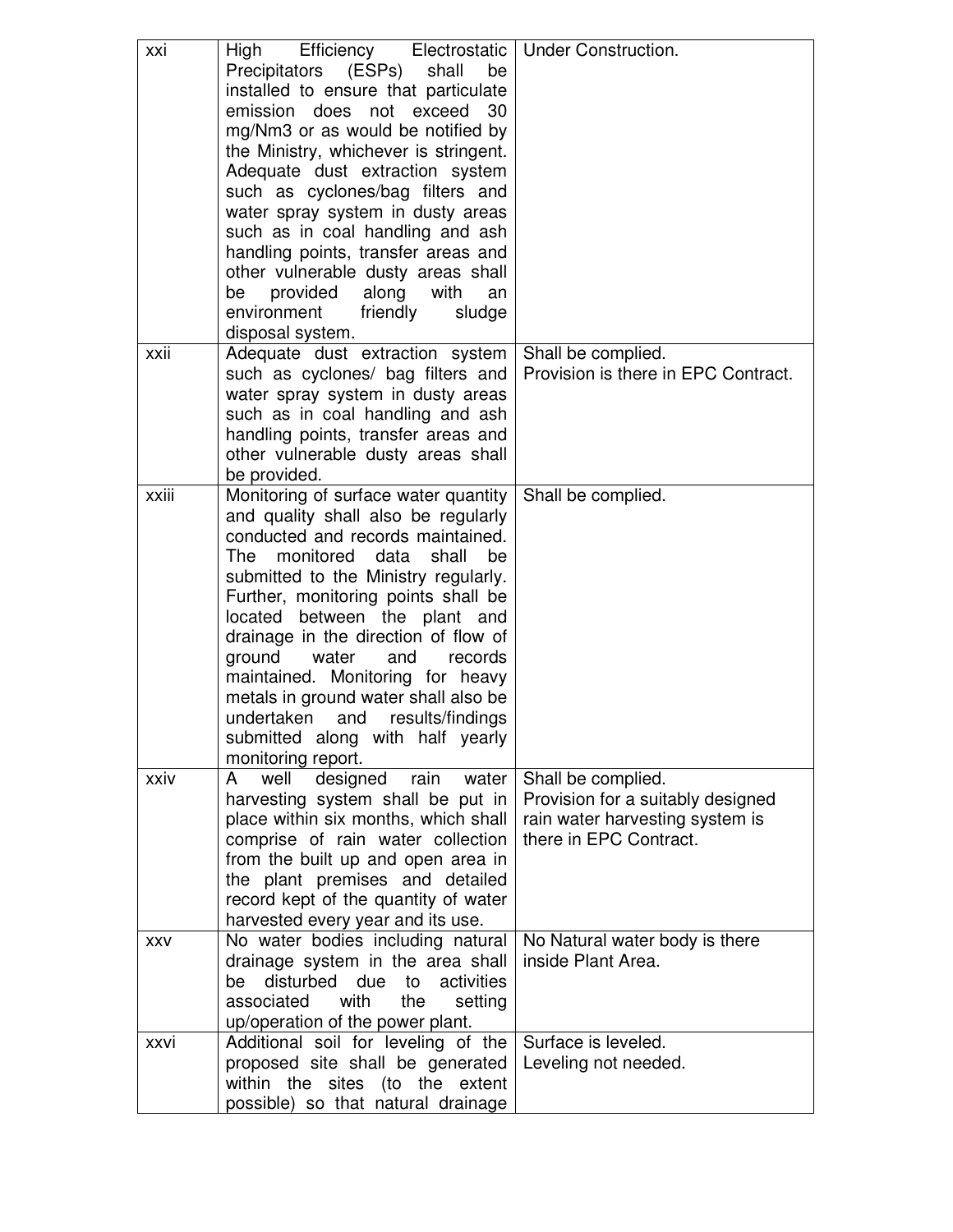|            | system of the area is protected and<br>improved.                                                                                                                                                                                                                                                                                                                                                                                                                                                                                                                                                                                         |                                                                                                                                                                                                               |
|------------|------------------------------------------------------------------------------------------------------------------------------------------------------------------------------------------------------------------------------------------------------------------------------------------------------------------------------------------------------------------------------------------------------------------------------------------------------------------------------------------------------------------------------------------------------------------------------------------------------------------------------------------|---------------------------------------------------------------------------------------------------------------------------------------------------------------------------------------------------------------|
| xxvii      | Fly ash shall be collected in dry<br>form and storage facility (silos) shall<br>be provided. Mercury and other<br>heavy metals (As, Hg, Cr, Pb etc.)<br>shall be monitored in the bottom<br>ash. No ash shall be disposed off in<br>low lying area.                                                                                                                                                                                                                                                                                                                                                                                      | Shall be complied.                                                                                                                                                                                            |
| xxviii     | No mine void filling will be under<br>taken as an option for ash utilization<br>without adequate lining of mine with<br>suitable<br>media such<br>that<br>no<br>leachate shall take place at any<br>point of time. In case, the option of<br>mine void filling is to be adopted,<br>detailed study<br>of<br>prior<br>soil<br>characteristics of the mine area<br>undertaken<br>shall<br>be<br>from<br>an<br>institute of repute and adequate<br>clay lining shall be ascertained by<br>the State Pollution Control Board<br>and implementation done in close<br>co-ordination<br>with<br>the<br><b>State</b><br>pollution Control Board. | Shall be complied.                                                                                                                                                                                            |
| xxix       | Fugitive emission of fly ash (dry or<br>wet) shall be controlled such that no<br>agricultural or non-agricultural land<br>is affected. Damage to any land<br>shall be mitigated and suitable<br>compensation<br>provided<br>in.<br>consultation<br>with<br>local<br>the<br>Panchayat.                                                                                                                                                                                                                                                                                                                                                    | Shall be complied.                                                                                                                                                                                            |
| <b>XXX</b> | Green Belt consisting of three tier of   Placement of order for plantation<br>plantations of native species all<br>around plant and at least 50m width<br>shall be raised. Wherever 50 m<br>width is not feasible a 20 m width<br>shall<br>be<br>used and<br>adequate<br>justification shall be submitted to<br>the Ministry. Tree density shall not<br>be less than 2500 per ha with<br>survival rate not less than 80 %.                                                                                                                                                                                                               | with Forest department is under<br>process.                                                                                                                                                                   |
| xxxi       | Green belt shall also be developed<br>around the Ash Pond over and<br>above the Green Belt around the<br>plant boundary.                                                                                                                                                                                                                                                                                                                                                                                                                                                                                                                 | Green belt has already been<br>developed & maintained around<br>Ash Pond, as per standards.                                                                                                                   |
| xxxii      | The project proponent shall form<br>date<br>well<br>laid<br>Corporate<br>a<br>Environment Policy and identify and<br>designate responsible officers at all<br>levels of its hierarchy for ensuring<br>adherence<br>the<br>policy<br>to<br>and                                                                                                                                                                                                                                                                                                                                                                                            | Shall be complied.<br><b>Well laid Corporate Environment</b><br>Policy of UPRVUNL is there with<br>designated officers responsible for<br>ensuring adherence to the policy<br>and compliance of EC conditions |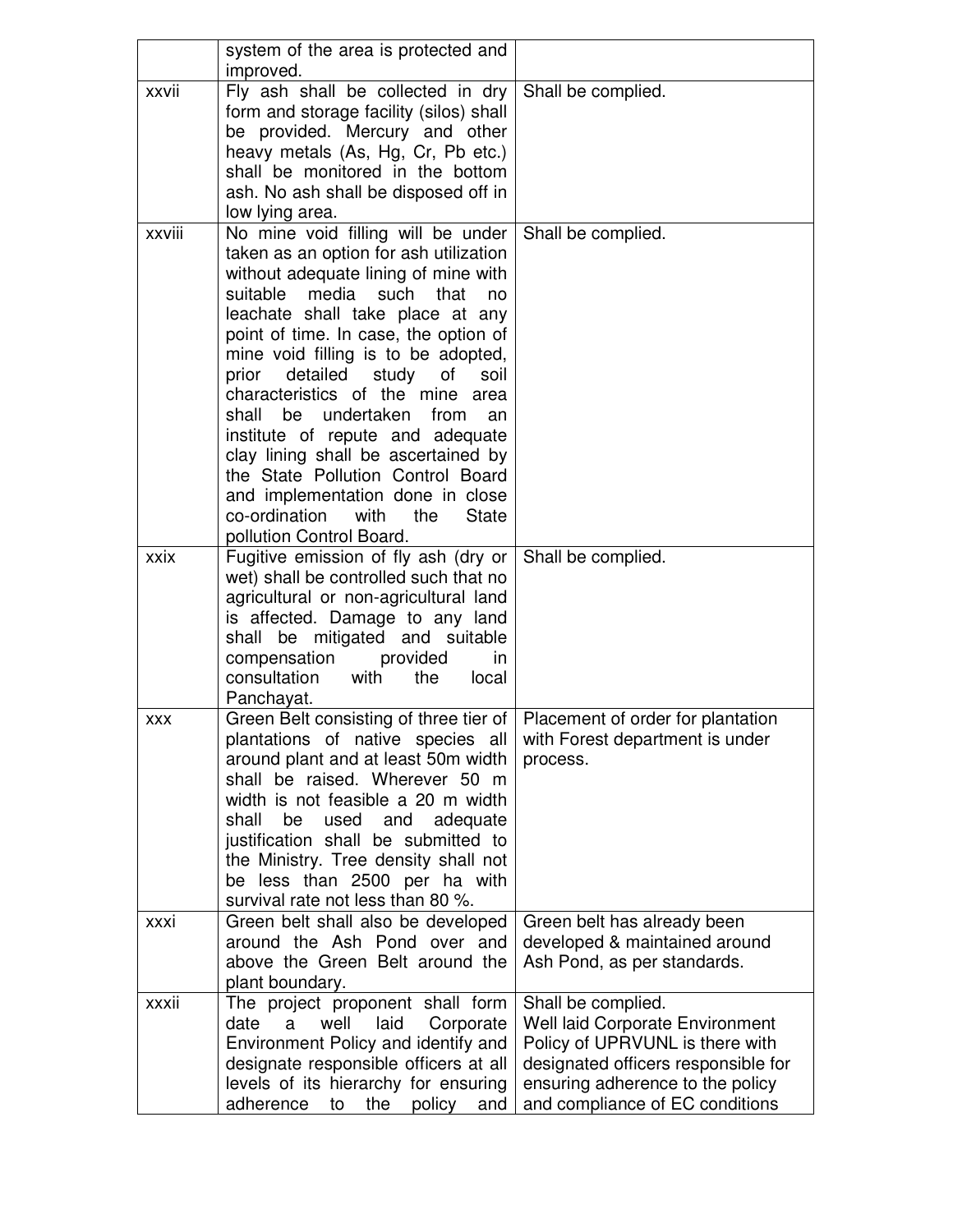|        | compliance conditions stipulated in<br>this clearance letter and other<br>applicable environmental laws and<br>regulations.                                                                                                                                                                                                                                                                                                                                                                                                                         | along with other applicable<br>environmental laws and regulations.                                                                                                                                |
|--------|-----------------------------------------------------------------------------------------------------------------------------------------------------------------------------------------------------------------------------------------------------------------------------------------------------------------------------------------------------------------------------------------------------------------------------------------------------------------------------------------------------------------------------------------------------|---------------------------------------------------------------------------------------------------------------------------------------------------------------------------------------------------|
| xxxiii | CSR schemes identified on need<br>based<br>assessment<br>shall<br>be<br>implemented in consultation with<br>the village Panchayat and<br>the<br>District Administration starting from<br>the development of project itself As<br>part of CSR prior identification of<br>employment youth<br>local<br>and<br>eventual employment in the project<br>imparting relevant training<br>after<br>shall be also undertaken. Company<br>shall provide separate budget for<br>community development activities<br>generating<br>and<br>income<br>programmers. | Prospects of CSR Activity identified<br>and Prepared by IIT Kanpur,<br>Activities shall be implemented in<br>consultation with district<br>Administration and budget has been<br>approved by BOD. |
| xxxiv  | For proper and periodic monitoring<br>of CSR activities, a CSR committee<br>or a Social Audit committee or a<br>suitable credible external agency<br>shall be appointed. CSR activities<br>shall also be evaluated by an<br>independent external agency. This<br>evaluation shall be both concurrent<br>and final.                                                                                                                                                                                                                                  | Shall be complied.<br>CSR committee with nominee of<br>district administration (CDO rank) is<br>already there for monitoring and<br>execution of CSR activities.                                  |
|        |                                                                                                                                                                                                                                                                                                                                                                                                                                                                                                                                                     |                                                                                                                                                                                                   |
|        | <b>General Conditions:</b>                                                                                                                                                                                                                                                                                                                                                                                                                                                                                                                          | <b>Compliance Status</b>                                                                                                                                                                          |
| i      | The treated effluents conforming to<br>the prescribed standards only shall<br>be re-circulated and reused within<br>the plant. Arrangements shall be<br>made that effluents and storm water<br>do not get mixed                                                                                                                                                                                                                                                                                                                                     | Shall be complied.                                                                                                                                                                                |
| ii.    | A sewage treatment plant shall be<br>provided (as applicable) and the<br>treated sewage shall be used for<br>raising green belt/plantation.                                                                                                                                                                                                                                                                                                                                                                                                         | Shall be complied.<br>STP already installed for colony and<br>is in working condition.<br>For new plant, new STP will be<br>constructed soon.                                                     |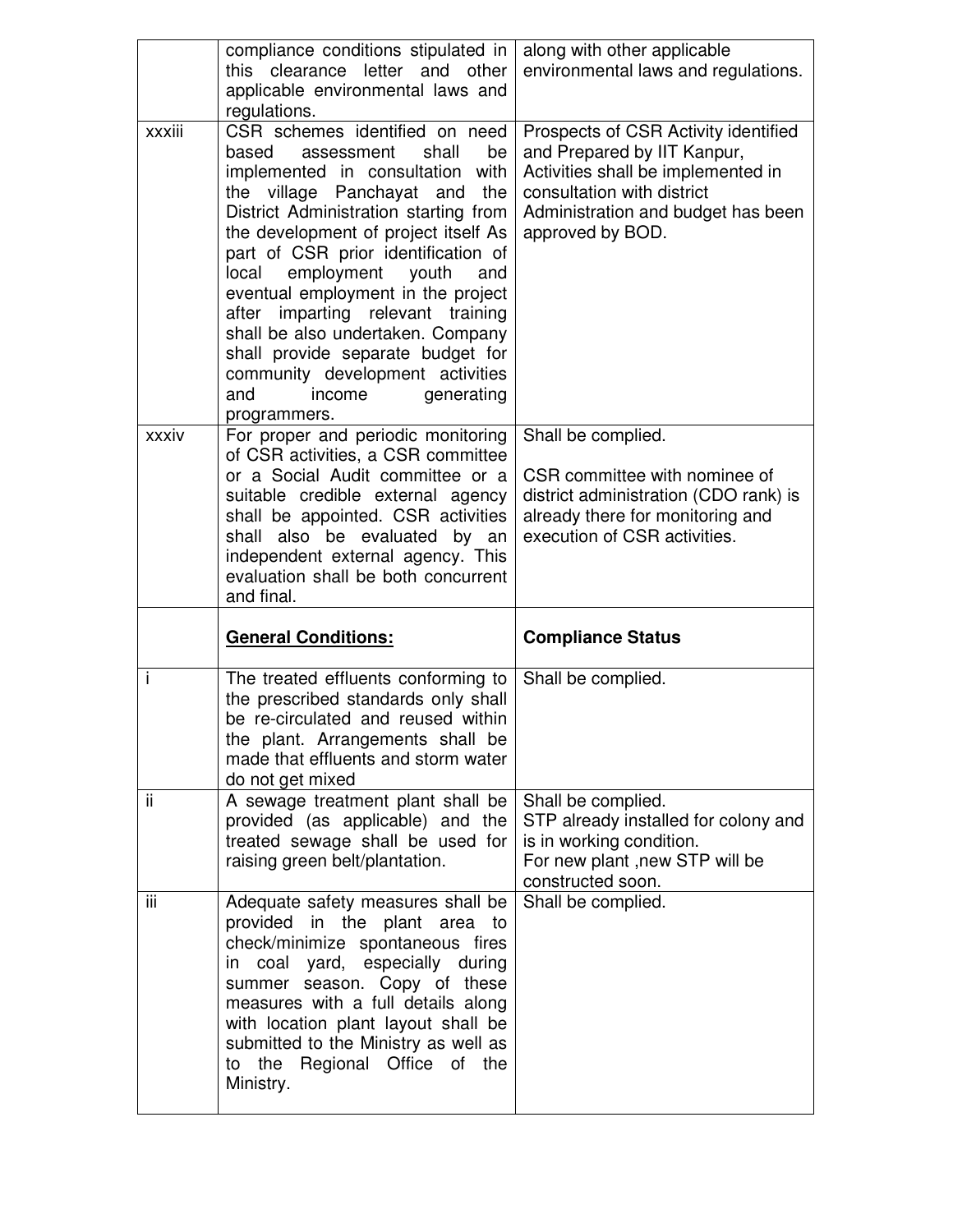| iv   | Storage facilities for auxiliary liquid   Shall be complied.             |                    |
|------|--------------------------------------------------------------------------|--------------------|
|      | fuel such as LDO/ HFO/LSHS shall                                         |                    |
|      | be made in the plant area in                                             |                    |
|      | consultation with Department<br>of                                       |                    |
|      | Explosives,<br>Nagpur.<br>Sulphur                                        |                    |
|      | content in the liquid fuel will not                                      |                    |
|      | $0.5%$ .<br>exceed<br><b>Disaster</b>                                    |                    |
|      | Management<br>Plan<br>shall<br>be                                        |                    |
|      | prepared to meet any eventuality in                                      |                    |
|      | case of an accident taking place                                         |                    |
|      | due to storage of oil.                                                   |                    |
| v    | Aid<br>First<br>and<br>sanitation                                        | Being complied.    |
|      | arrangement shall be made for the                                        |                    |
|      | drivers and other contract workers                                       |                    |
|      | during construction phase.                                               |                    |
| vi   | levels<br>Noise<br>emanating from                                        | Shall be complied. |
|      | turbines all be so controlled such                                       |                    |
|      | that the noise in the work zone shall                                    |                    |
|      | be limited to 85dB(A) from source.                                       |                    |
|      | For people working in the high                                           |                    |
|      | noise<br>area, requisite personal                                        |                    |
|      | equipment<br>like<br>protective                                          |                    |
|      | earplugs/ear muffs etc. shall be                                         |                    |
|      | provided. Workers engaged in noisy                                       |                    |
|      | areas such as turbine area,<br>air                                       |                    |
|      | compressors<br>etc<br>shall<br>be                                        |                    |
|      | periodically examined to maintain                                        |                    |
|      | audiometric<br>record<br>and<br>for                                      |                    |
|      | treatment for any hearing<br>loss                                        |                    |
|      | including shifting to non noisy/less                                     |                    |
|      | noisy areas.                                                             |                    |
| vii  | Regular monitoring of ambient air                                        | Shall be complied. |
|      | ground level concentration of SO2,                                       |                    |
|      | NOx, PM2.5 & PM10 and Hg shall                                           |                    |
|      | be carried out in the impact zone                                        |                    |
|      | and records maintained. If at any                                        |                    |
|      | stage these levels are found to                                          |                    |
|      | exceed<br>prescribed<br>the<br>limits,                                   |                    |
|      | necessary control measures shall<br>The                                  |                    |
|      | provided immediately.<br>be                                              |                    |
|      | location of the monitoring stations<br>and frequency of monitoring shall |                    |
|      | decided in consultation with<br>be                                       |                    |
|      | SPCB. Periodic reports shall be                                          |                    |
|      | submitted to the Regional Office of                                      |                    |
|      | this Ministry. The data shall also be                                    |                    |
|      | put on the website of the company.                                       |                    |
| viii | <b>Utilization</b><br>of<br>100%<br>Ash<br>Fly                           | Shall be complied. |
|      | generated shall be made from<br>4th                                      |                    |
|      | year<br>operation.<br><b>Status</b><br>οf<br>of                          |                    |
|      | implementation shall be reported to                                      |                    |
|      | the Regional Office of the Ministry                                      |                    |
|      | from time to time.                                                       |                    |
|      |                                                                          |                    |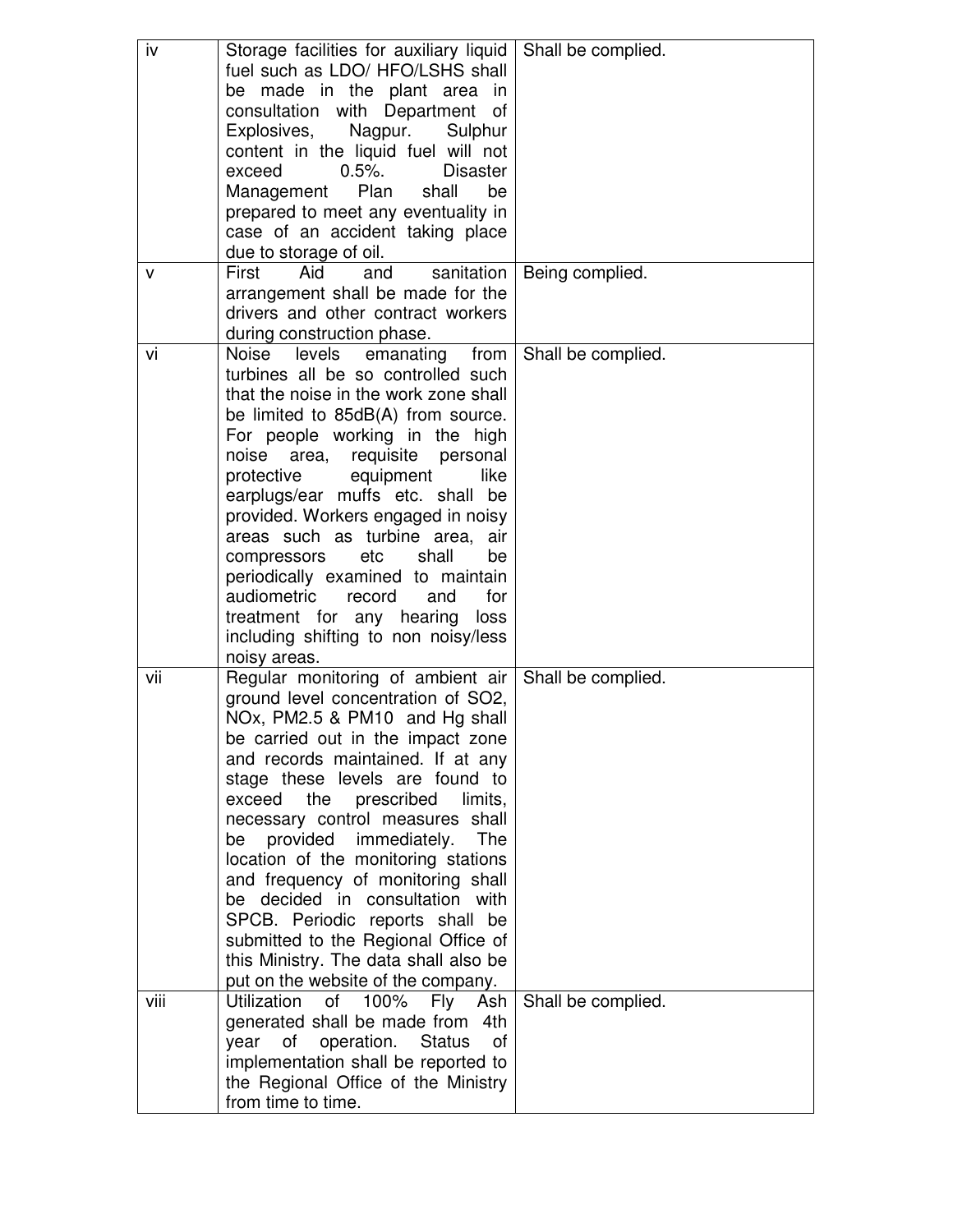| ix  | Provision shall be made for the         | Being complied.                     |
|-----|-----------------------------------------|-------------------------------------|
|     | housing of construction labour (as      |                                     |
|     | applicable) within the site with all    |                                     |
|     | necessary infrastructure<br>and         |                                     |
|     |                                         |                                     |
|     | facilities such as fuel for cooking,    |                                     |
|     | mobile toilets, mobile STP, safe        |                                     |
|     | drinking water, medical health care,    |                                     |
|     | crèche etc. The housing may be in       |                                     |
|     | the form of temporary structures to     |                                     |
|     | be removed after the completion of      |                                     |
|     | the project.                            |                                     |
| X   | shall<br>The<br>project<br>proponent    | Complied, (copies already           |
|     | advertise in at least two<br>local      | submitted).                         |
|     | newspapers widely circulated in the     |                                     |
|     | region around the project, one of       |                                     |
|     | which shall be in the vernacular        |                                     |
|     | language of the locality concerned      |                                     |
|     | within seven days from the date of      |                                     |
|     | this clearance letter, informing that   |                                     |
|     |                                         |                                     |
|     | the project has been accorded           |                                     |
|     | environmental clearance and copies      |                                     |
|     | of clearance letter are available with  |                                     |
|     | the<br>State Pollution<br>Control       |                                     |
|     | Board/Committee and may also be         |                                     |
|     | seen at the Website of MoEF&CC          |                                     |
|     | at http://envfor.nic.in                 |                                     |
| xi  | A copy of the clearance letter shall    | Complied, (copies already           |
|     | be sent by the proponent to             | submitted).                         |
|     | concerned Panchayat, ZilaParisad /      |                                     |
|     | Municipal Corporation, urban local      |                                     |
|     | Body and the Local NQO, if any,         |                                     |
|     | from<br>whom                            |                                     |
|     | suggestions/representations, if any,    |                                     |
|     |                                         |                                     |
|     | were received while processing the      |                                     |
|     | proposal. The clearance letter shall    |                                     |
|     | also be put on the website of the       |                                     |
|     | Company by the proponent.               |                                     |
| xii | The proponent shall upload the          | Being complied for EC Status. Shall |
|     | of<br>compliance<br>the<br>status<br>of | be complied for Stack Emissions in  |
|     | stipulated environmental clearance      | future.                             |
|     | conditions, including results<br>οf     |                                     |
|     | monitored data on their website and     |                                     |
|     | shall update the same periodically.     |                                     |
|     | It shall simultaneously be sent to      |                                     |
|     | the Regional Office of MOEF, the        |                                     |
|     | respective Zonal Office of CPCB         |                                     |
|     | and the SPCB. The criteria pollutant    |                                     |
|     | levels namely; SPM, RSPM (PM 2.5)       |                                     |
|     | & PM10), SO2, NO (ambient levels        |                                     |
|     | as well as stack emissions) shall be    |                                     |
|     |                                         |                                     |
|     | displayed at a convenient location      |                                     |
|     | near the main gate of the company       |                                     |
|     | in the public domain.                   |                                     |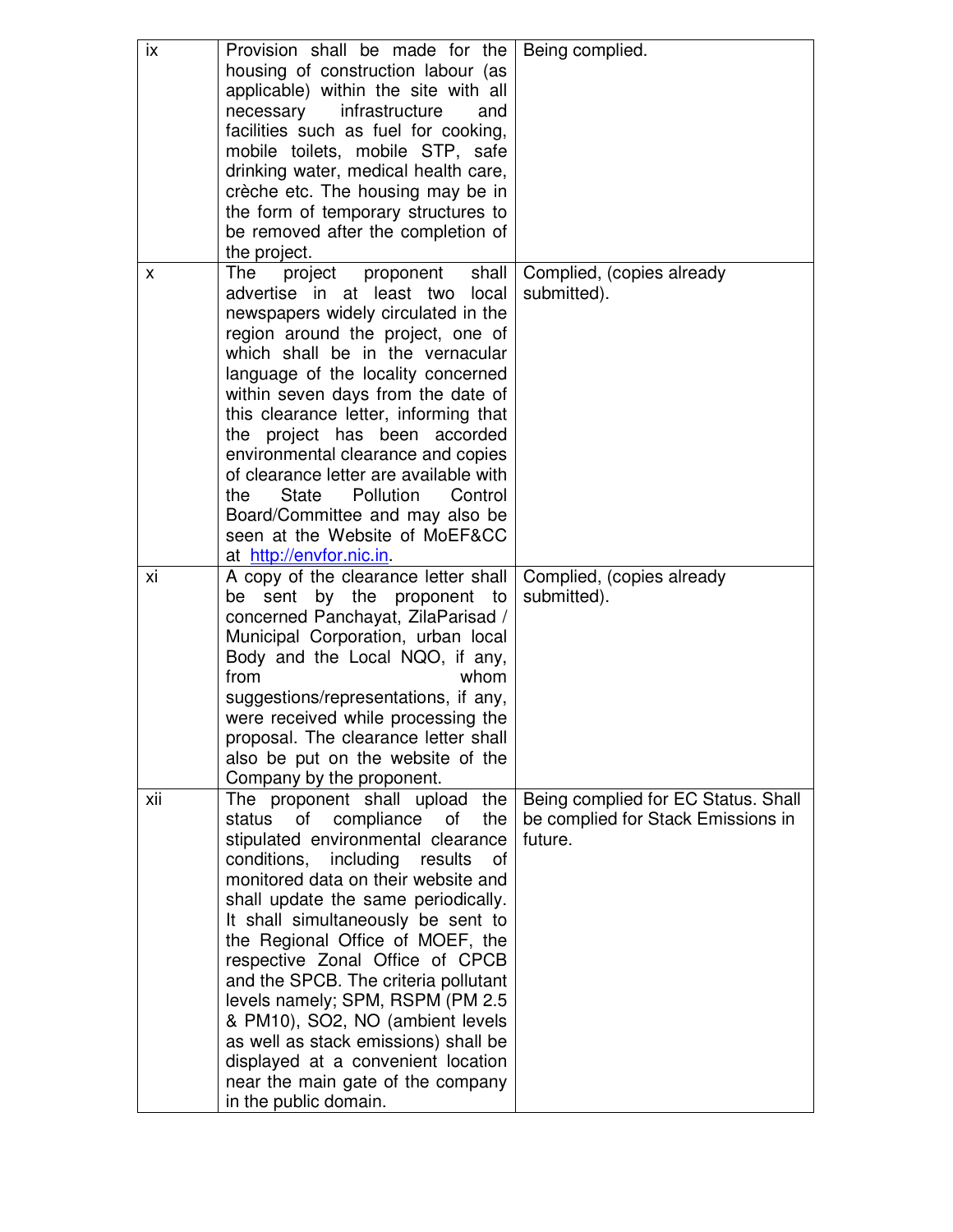| xiii | The environment statement for<br>each financial year ending 31st<br>March in Form V as is mandated to<br>submitted by the project<br>be<br>proponent to the concerned State<br>Pollution<br>Control<br><b>Board</b><br>as<br>prescribed under the Environment<br>(Protection)<br>Rules,<br>1986,<br>as<br>amended subsequently, shall also<br>be put on the website of the<br>company along with the status of<br>compliance<br>of environmental<br>clearance conditions and shall also<br>be sent to the respective Regional<br>Offices of the Ministry by e-mail.                                                                                                                                               | Shall be complied. |
|------|-------------------------------------------------------------------------------------------------------------------------------------------------------------------------------------------------------------------------------------------------------------------------------------------------------------------------------------------------------------------------------------------------------------------------------------------------------------------------------------------------------------------------------------------------------------------------------------------------------------------------------------------------------------------------------------------------------------------|--------------------|
| xiv  | The project proponent shall submit<br>six monthly reports on the status of<br>the implementation of the stipulated<br>environmental<br>safeguards<br>to<br>MoEF&CC, its Regional Office,<br>Central Pollution Control Board and<br>State Pollution Control Board. The<br>project proponent shall upload the<br>of compliance<br>status<br>of<br>the<br>environmental clearance conditions<br>on their website and update the<br>periodically<br>same<br>and<br>simultaneously send the same by e-<br>the<br>Regional<br>Office,<br>mail<br>to<br>MoEF&CC.                                                                                                                                                         | Being complied.    |
| XV   | The progress of the project shall be<br>submitted to CEA on six monthly<br>basis.                                                                                                                                                                                                                                                                                                                                                                                                                                                                                                                                                                                                                                 | Being complied.    |
| xvi  | Regional Office of the MoEF&C will<br>monitor the implementation of the<br>stipulated conditions. A complete<br>documents<br>including<br>set<br>of<br>Environmental Impact Assessment<br>Environment<br>Report<br>and<br>Management Plan along with the<br>additional information<br>submitted<br>from time to time shall be forwarded<br>to the Regional Office for their use<br>during<br>monitoring.<br>Project<br>will<br>up-load<br>the<br>proponent<br>compliance status in their website<br>and up-date the same from time to<br>time at least six monthly basis.<br>Criteria pollutants levels including<br>NOx (from stack & ambient air)<br>shall be displayed at the main gate<br>of the power plant. | Being complied.    |